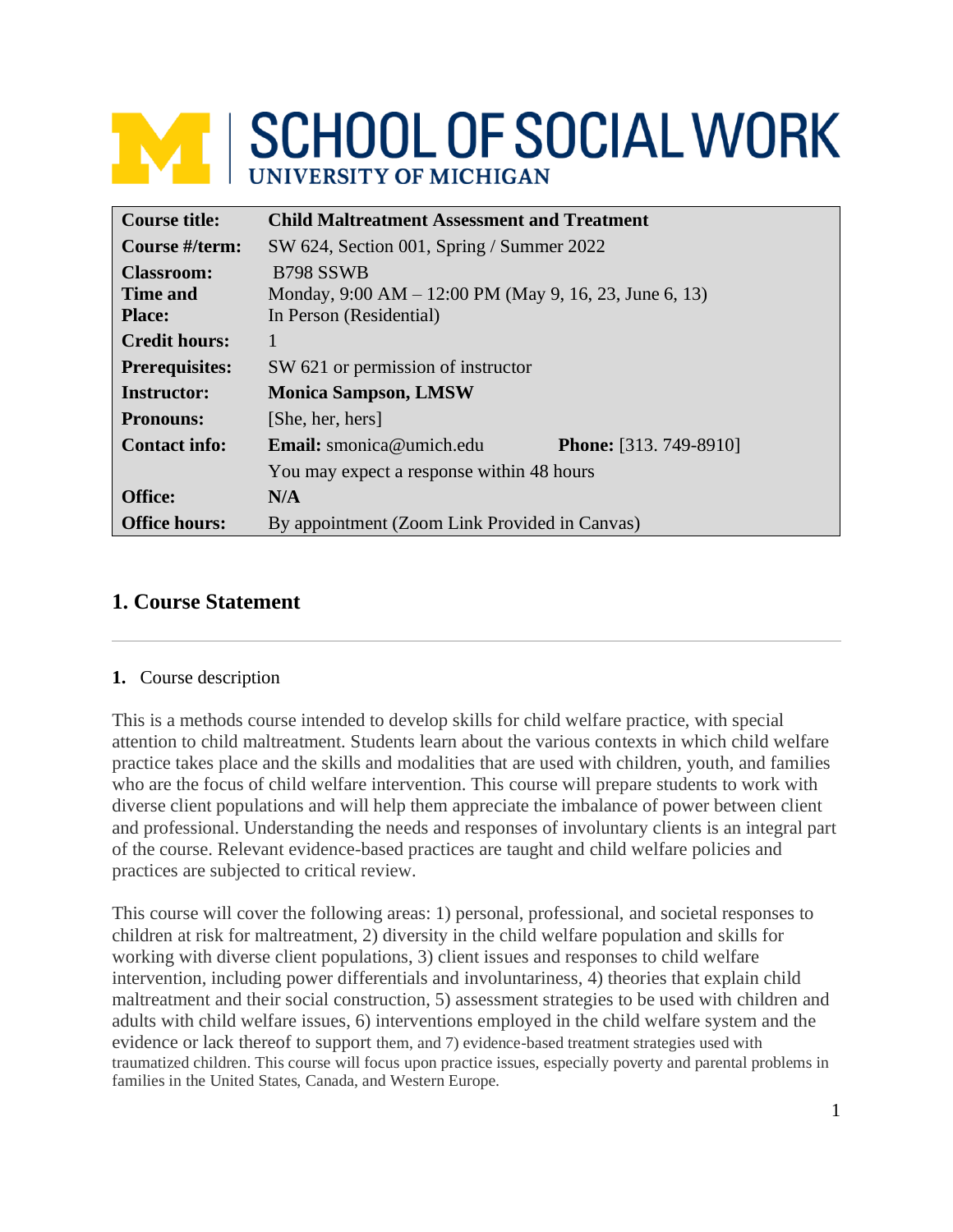Students will be sensitized to their personal reaction to child maltreatment. They will be apprised of professional expectations, such as mandatory reporting of child maltreatment, and will learn about the general structure of service delivery to child welfare clients, which constitutes the context within which they will provide services to clients.

Sensitization to the roles of power and privilege of professionals as they relate to both children and their parents is an integral part of the course. In addition, the course will address the sometimes-conflicting needs of children and families and legal system impact on child welfare practice, as assessment and the various methods of treatment are taught.

The diversity of child welfare populations, in terms of race, ethnicity, culture, class, and sexual orientation will be covered. Of particular focus is the over-representation of children of color and the differential response of the child welfare system based upon class. Students will be made aware of how differences between themselves and clients of child welfare services affect service delivery. These differences will include race, developmental status, economic status, education, gender, and physical well-being.

#### **2.** Course objectives and competencies

1.Understand the roles and responsibilities of social workers practicing in child welfare, including mandatory reporting of child maltreatment, multidisciplinary approaches to child maltreatment, assessment, case management, and therapeutic roles, as well as statutory requirements related to case management within the child welfare system.

2. Be knowledgeable about how differences between themselves and their clients can affect perceptions of clients.

3. Demonstrate beginning skills in engaging diverse clients that reflect knowledge about diversity and power differentials between themselves and clients.

4. Recognize the consequences of the involuntary nature of the client's relationship with them as service providers, of the impact of economic, racial, ethnic, gender, and other differences on their relationships with clients, and of the effect of their personal experiences on their practice in child welfare.

5. Demonstrate beginning ability to conduct individual and family assessments related to child welfare, including determining the likelihood of child maltreatment, evaluating parent child attachment, evaluating overall functioning of clients, setting appropriate treatment goals, and making case management plans.

6. Incorporate a perspective that honors clients' strengths as well as vulnerabilities to both assessments and treatment with child welfare clients.

7. Demonstrate beginning mastery of intervention and treatment skills. Students will know how to intervene at a range of levels, such as individual, family, environmental, and system. Students will develop beginning mastery of appropriate treatment approaches, derived from different conceptual frameworks, for example cognitive behavioral, trauma focused, and multi systemic. In using these approaches, they will know how to take into account differences based on age, class, culture, ethnicity, race, religion, physical and mental ability, sexual orientation, national origin, and gender.

8. Demonstrate beginning ability to evaluate intervention and treatment and revise interventions based upon evaluations. They will also be able to critically evaluate the effectiveness and appropriateness of specific child welfare programs and interventions for particular client populations.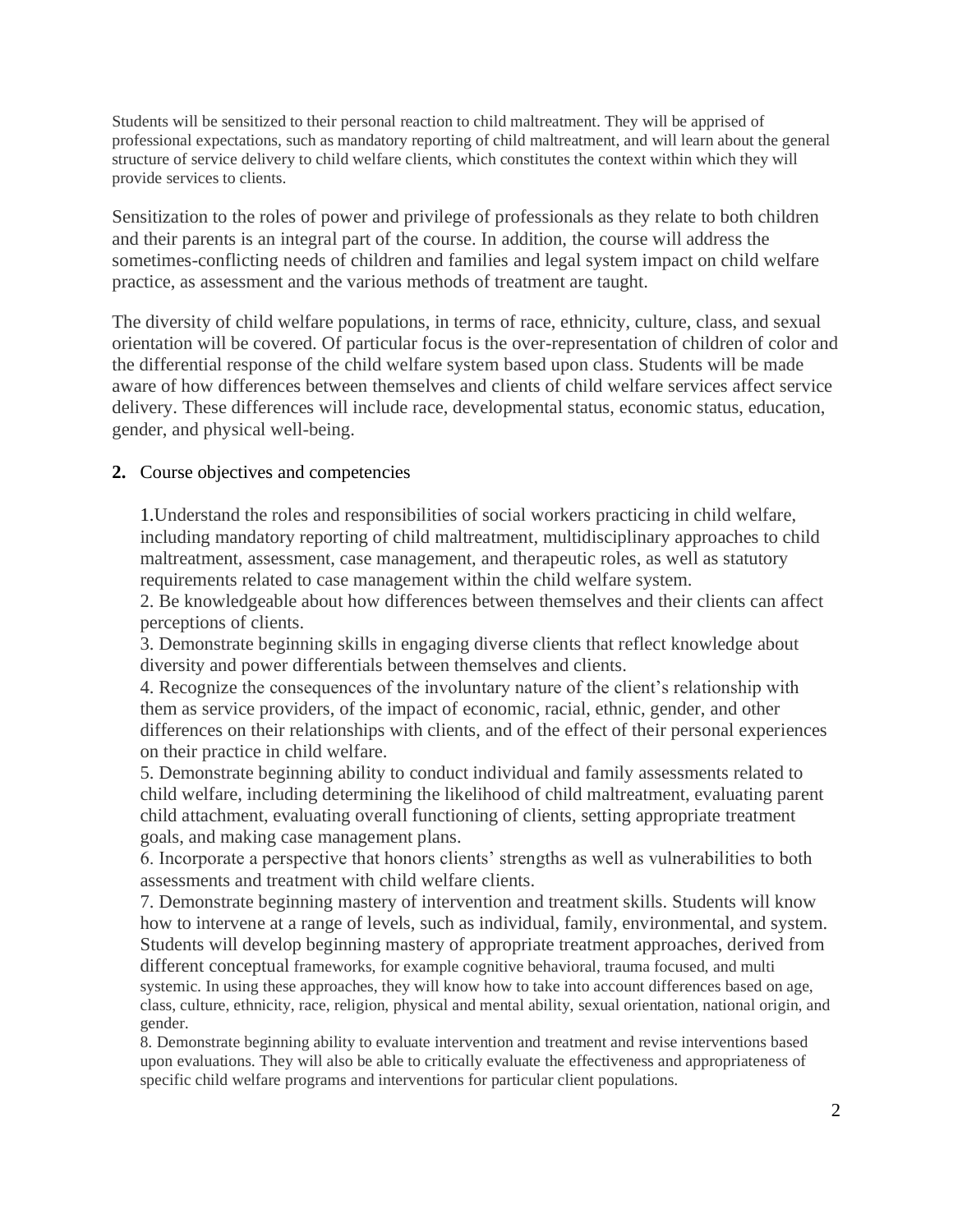#### **3.** Course design

This course will make use of lectures, demonstrations, discussion, media such as videotaped interviews with clients and individuals impacted by child welfare intervention, small group exercises, and role plays. This course will meet three hours a week for five weeks. Students will demonstrate their knowledge acquisition by means of class demonstration, written responses to assignments, participation in class discussion, in-class assignments, videotapes, and short papers about their child welfare practice.

#### This class is to be held on campus in person.

Adult learning theory (although somewhat debated) supports the fact that most adults simply cannot hold effective concentration for longer than about 20 minutes. Students can choose to refocus their attention repeatedly throughout a lecture; thus, it is normal during a class for lapses in attention to occur. To that end, we will try to engage in shorter, microlearning segments within the course of our three-hour timespan. You will be given breaks during the course to enhance your learning experience. Some of these segments will be student-driven and interactive. More information on these segments will be posted to our canvas site.

#### **4.** Intensive focus on PODS

This course integrates PODS content and skills with a special emphasis on the identification of theories, practice and/or policies that promote social justice, illuminate injustices and are consistent with scientific and professional knowledge. Through the use of a variety of instructional methods, this course will support students developing a vision of social justice, learn to recognize and reduce mechanisms that support oppression and injustice, work toward social justice processes, apply intersectionality and intercultural frameworks and strengthen critical consciousness, self-knowledge and self-awareness to facilitate PODS learning.

# **2. Class Requirements**

#### a. Text and class materials

#### Recommended Text:

Pecora, Peter J., et al. *The Child Welfare Challenge : Policy, Practice, and Research*, Taylor & Francis Group, 2018. *ProQuest Ebook Central*, [The Child Welfare Challenge Link](https://ebookcentral-proquest-com.proxy.lib.umich.edu/lib/umichigan/detail.action?docID=5580131) – Must be logged into your umich account to access.

There is no required textbook for this class. Readings, videos, and podcasts will be posted on Canvas at least one week prior to the class session in which they will be discussed. Each session's reading assignments will be placed in modules to coincide with the week's lessons.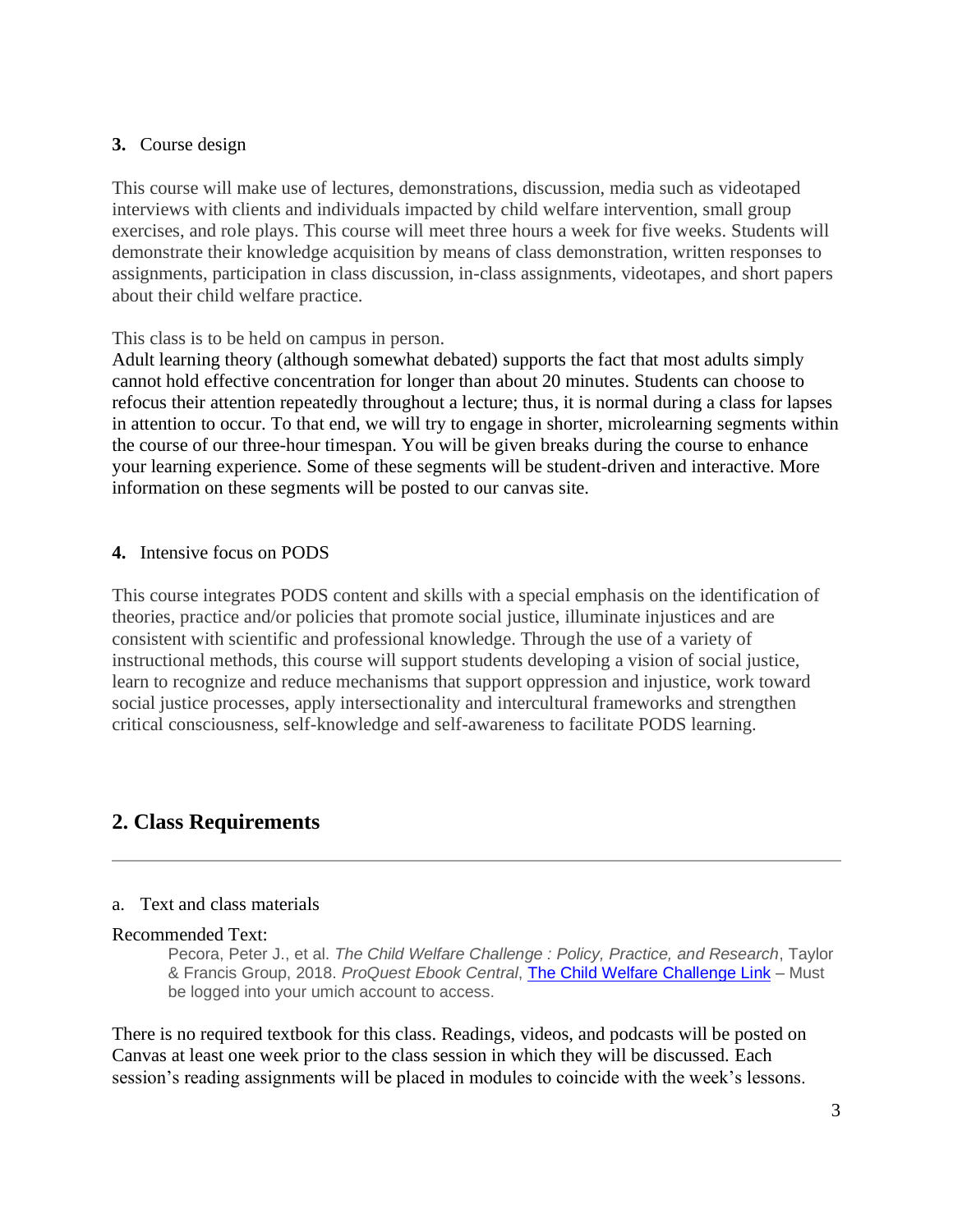Reading may be changed due to guest lecturers or emerging current events that warrant our attention and class discussion. Videos and Podcasts are also placed in the modules.

To fully engage in the course, it is expected that students will complete the required readings and/or video viewing prior to the class in which they will be discussed. Reading materials are meant to supplement lecture content. Discussion of readings will be student-led, with prompts and questions from me, therefore it is critically important that you complete the required readings prior to the class session. One or two students will be assigned to introduce the key take-aways and ask three questions of the class from the assigned readings for each class session. Students should anticipate being asked to respond to questions and elaborate on the readings as part of their class participation. The quality of the class depends – in large part – on the quality of our collective efforts to engage in discourse on the subject matter and assigned materials.

#### b. Class schedule

We will follow the schedule outlined below as closely as possible. Sometimes, the topic or schedule may change due to guest speakers, unavoidable incidents, or through discussions with students regarding what topics they would like to focus on. Whenever possible, schedule changes will be sent to you via email and posted on Canvas in Announcements at least a week in advance. **Readings may change! Please be certain to check the Files on Canvas for the specific week of class.**

| First Session: May 9, 2022 - Course Introduction and Overview                             |  |  |  |  |
|-------------------------------------------------------------------------------------------|--|--|--|--|
| <b>Topics:</b>                                                                            |  |  |  |  |
| Course requirements                                                                       |  |  |  |  |
| Course progression                                                                        |  |  |  |  |
| Wicked Problems in Child Welfare                                                          |  |  |  |  |
| Brief history and overview of the child welfare system<br>٠                               |  |  |  |  |
| Child welfare in the social context                                                       |  |  |  |  |
| What is child maltreatment?                                                               |  |  |  |  |
| Why the focus on child abuse?                                                             |  |  |  |  |
| Prevalence and incidence rates of child maltreatment                                      |  |  |  |  |
| Brief overview of disproportionality in child welfare                                     |  |  |  |  |
| <b>Child Protective Services</b>                                                          |  |  |  |  |
| Helper, advocate, friend, enforcer?<br>$\circ$                                            |  |  |  |  |
| Discussion of course topics and changes as needed                                         |  |  |  |  |
| Reading: Students are not expected to have read and reviewed these materials prior to the |  |  |  |  |
| first class.                                                                              |  |  |  |  |
| McGowan, Brenda. Historical Evolution of Child Welfare, in Child Welfare for the          |  |  |  |  |
| <b>Twenty-First Century. (on Canvas)</b>                                                  |  |  |  |  |
| Bartholet, E. Nobody's Children Introduction (on Canvas)                                  |  |  |  |  |
| Roberts, D. Shattered Bonds: The Color of Child Welfare (on Canvas)                       |  |  |  |  |
| Video:                                                                                    |  |  |  |  |
|                                                                                           |  |  |  |  |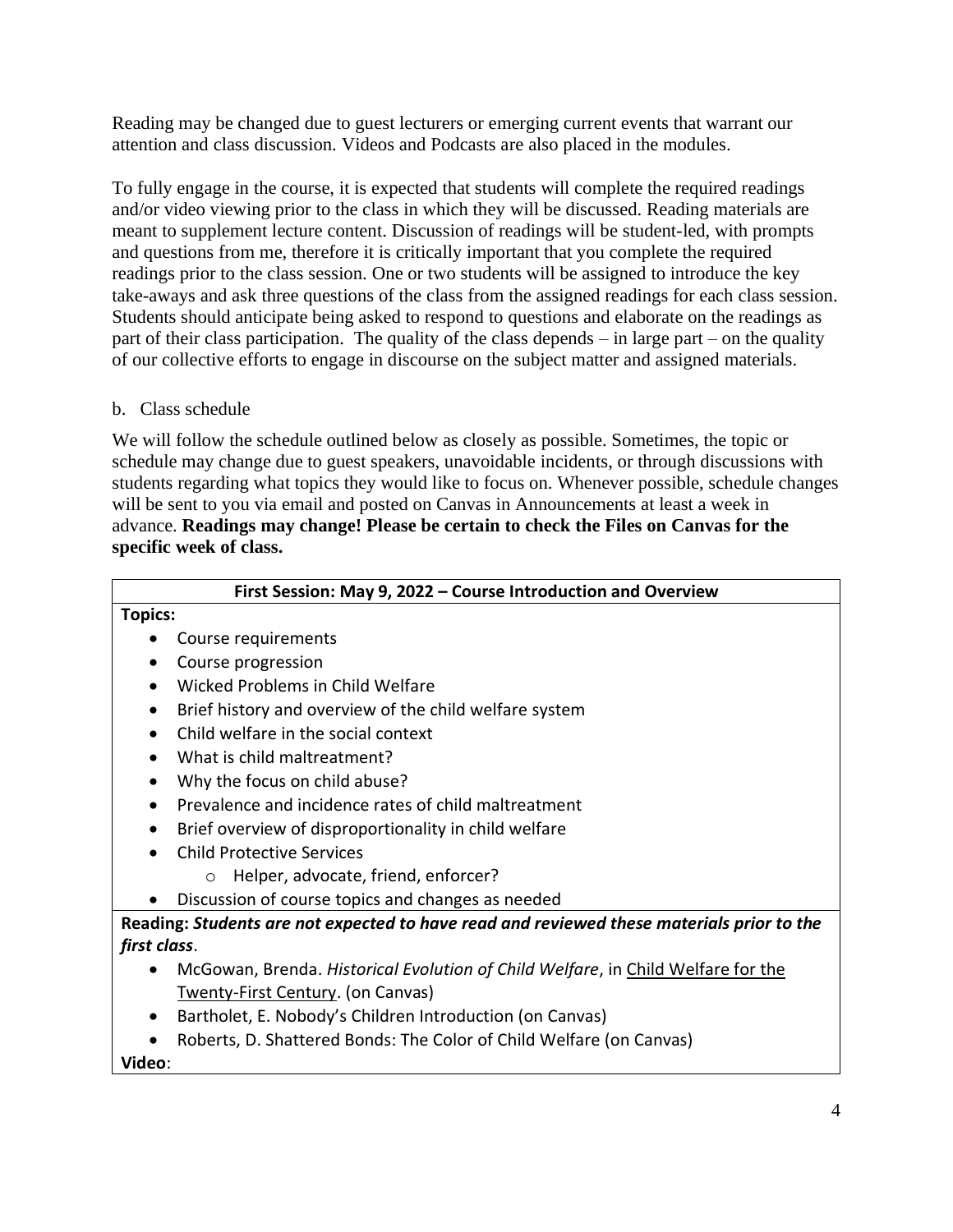- A conversation about the manifestation of white supremacy in the Institution of Child Welfare Level 1 and Level 2 (see details on Canvas) [:https://www.youtube.com/watch?v=EUBuOCVhUZI&feature=youtu.be](https://www.youtube.com/watch?v=EUBuOCVhUZI&feature=youtu.be) <https://www.youtube.com/watch?v=QoggJj60VoY>
- The Orphan Trains on canvas in the media gallery

#### **Assignments due by:**

- Suggested Guidelines for Class Participation May 9
- Week One Reflection May 11

#### **Second Session: May 16, 2022 - Child Maltreatment and Child Protection**

#### **Topics:**

- Children's Protective Services
- Evidence from NCANS on the size of the problem
- The child safety/family preservation pendulum swing in child welfare
- Poverty and child welfare
- Systemic racism and the child welfare system
- Overrepresentation of children of color
- ICWA
- Children with disabilities
- LGBT Children and maltreatment: An under-studied group
- Global perspectives on child maltreatment

## **Readings (all readings are on canvas by title, select three):**

- Child Abuse and Neglect: Prevalence and Incidence, Radford, L. in The Wiley Handbook of What Works in Child Maltreatment: An Evidence-Based Approach to Assessment and
	- Intervention in Child Protection, First Edition. (on Canvas)
- *Time for the Child Welfare System to Stop Confusing Poverty with Child Neglect*
- ICWA
- *Understanding the Impact of Historical Trauma When Responding to an Event in Indian Country*
- *Child Maltreatment among Asian Americans: A Content Analysis of Existing Literature*, Hom-Hyvonen, K.
- *Culture and context in understanding child maltreatment: Contributions of intersectionality and neighborhood-based research,* Nadan, Y , Journal of Child Abuse and Neglect
- *Child abuse and Neglect: Prevalence and Incidence*, L. Radford in The Wiley Handbook of What Works in Child Maltreatment: An Evidence-Based Approach to Assessment and
- Intervention in Child Protection, First Edition. (on Canvas)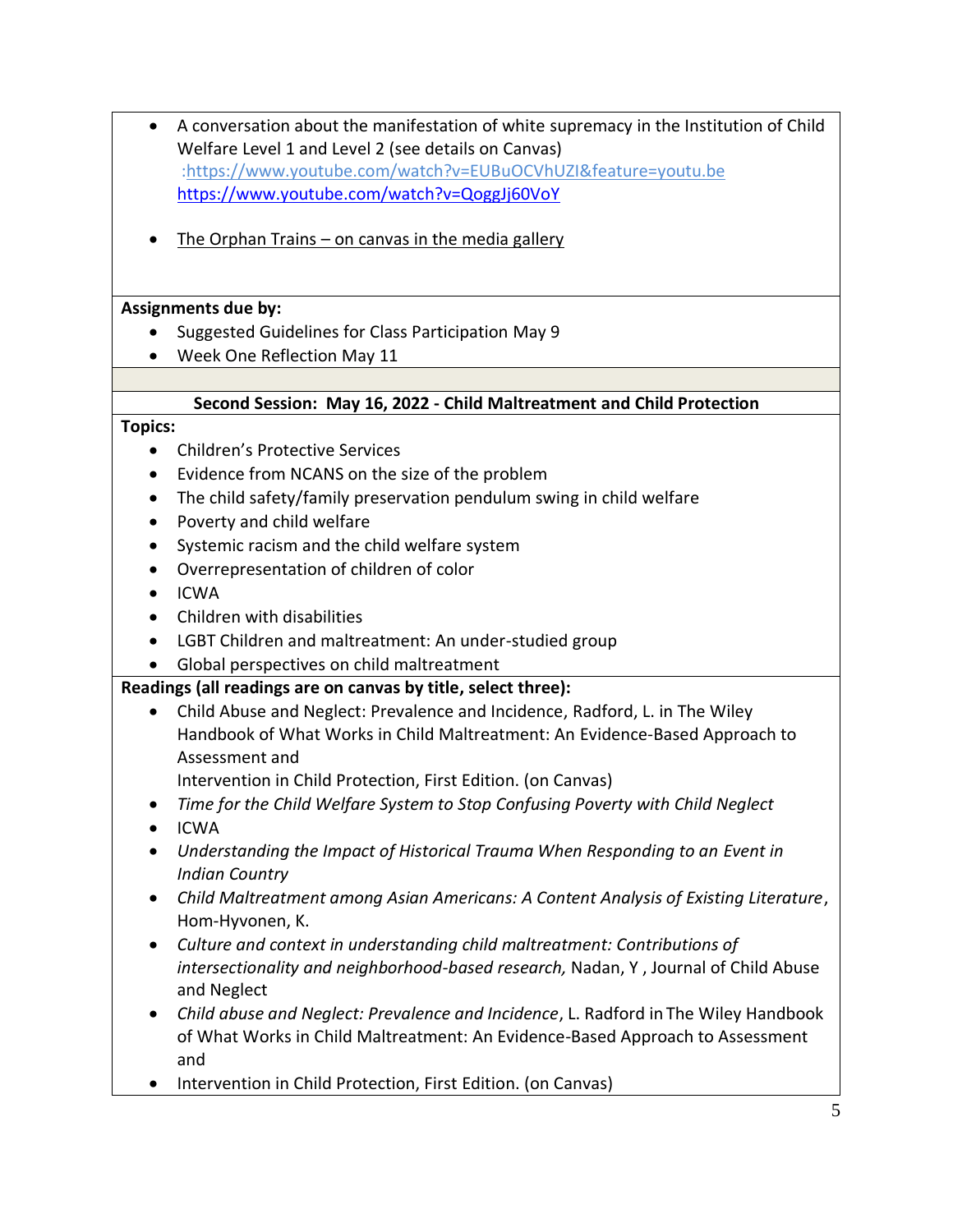- Black Families Matter: How the child welfare system punishes poor families of color, Roberts. D (2018) Opinion in The Appeal
- Influence of Race and Socioeconomic Status on the Diagnosis of Child Abuse: A Randomized Study, Laskey, A. et al (2010)The Journal of Pediatrics

#### **Video:**

**To transform the child welfare system, take race out of the equation –** on canvas in the media gallery

#### **Audio:**

**<https://soundcloud.com/user-818593337/it-takes-a-village-interview-with-ashley-rooney> transcript is on Canvas**

**[https://soundcloud.com/user-818593337/it-takes-a-village-interview-with-linda-eagle](https://soundcloud.com/user-818593337/it-takes-a-village-interview-with-linda-eagle-speaker)[speaker](https://soundcloud.com/user-818593337/it-takes-a-village-interview-with-linda-eagle-speaker)**

**Transcript on Canvas**

**<https://soundcloud.com/user-818593337/it-takes-a-village-interview-with-tracy-shoberg>**

**Family Poverty is Not Neglect** [https://soundcloud.com/offkiltershow/family-poverty-is-not](https://soundcloud.com/offkiltershow/family-poverty-is-not-child-neglect)[child-neglect](https://soundcloud.com/offkiltershow/family-poverty-is-not-child-neglect)

#### **Assignments due**

- o Discussion Leader Presentation May 16
- o Week Two Reflection May 18

#### **Third Session: May 23, 2022 – Child Maltreatment Determination**

#### **Topics:**

- Defining child neglect
- Mandated Reporter Training
- Child Protection Investigation and response
	- o Physical abuse
	- o Sexual abuse
	- o Fatal abuse
- Past history of parental abuse
- IPV and child maltreatment
- Substance abuse and child maltreatment
- COVID 19 Impacts on Child Maltreatment
- Decision-making in CPS
- Differential/Alternative Response

#### **Readings:**

- Five-factor determination of maltreatment, MDHHS Policy Manual (On Canvas)
- The Effects of Substance Abuse on Behavior and Parenting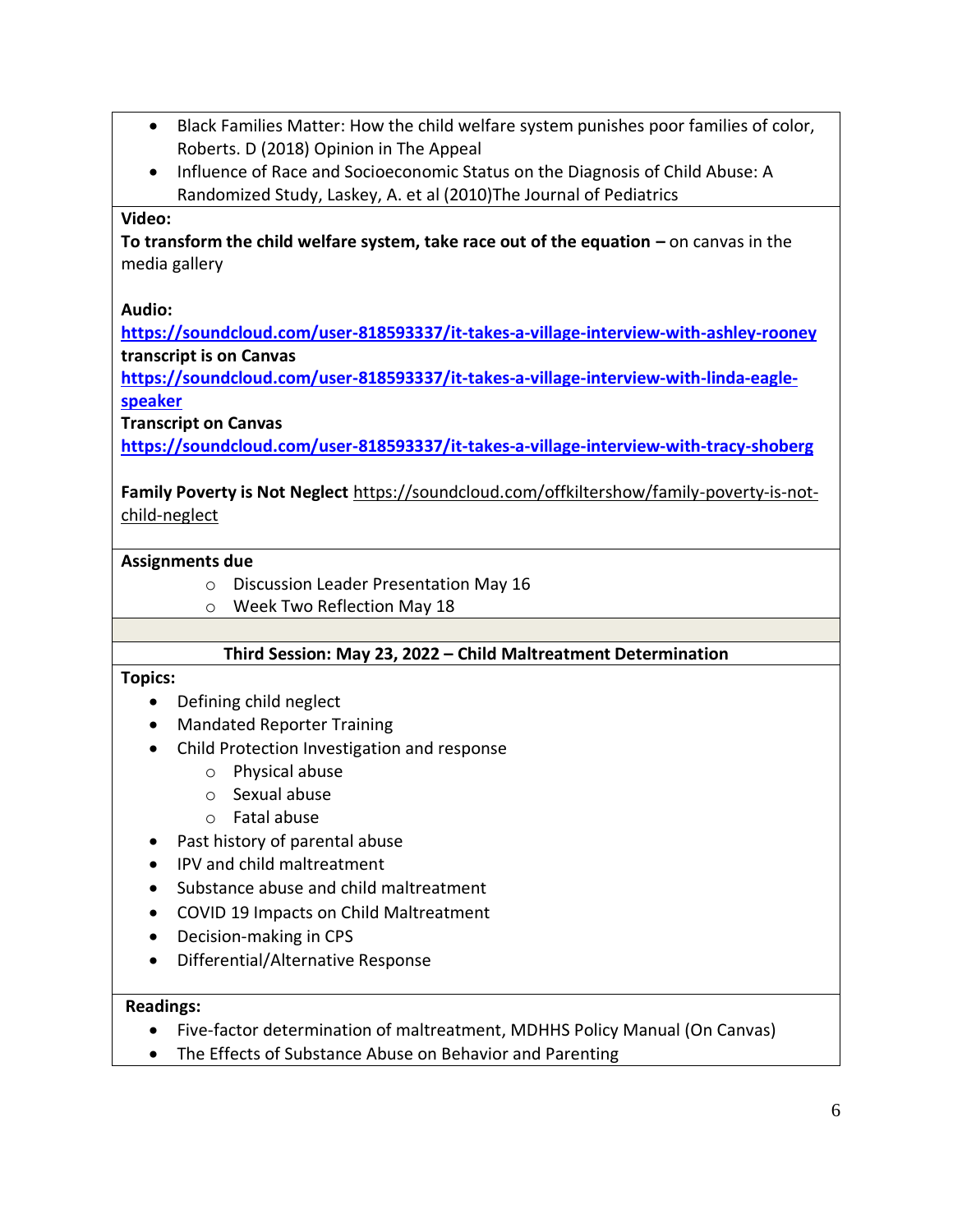- **Required**  Differential Response to Reports of Child Abuse and Neglect, [www.childwelfare.gov/topics/responding/alternative](http://www.childwelfare.gov/topics/responding/alternative) (On canvas)
- **Required**  Bartholet, E. "*Differential Response: A Dangerous Experiment in Child Welfare*" (on Canvas)
- Child Injury and Death Coordinated and Comprehensive Investigation Resource Protocol (on Canvas)
- MDHHS Child Death Review Annual Report
- A reasonably large review if operationalization in child maltreatment research: Assessment approaches and sources of information in youth samples
- Mandated Reporter Guidelines for Social Workers
- CPS Field Guide
- MDHHS Model Child Abuse and Neglect Protocol
- *Child Protection in Families Experiencing Domestic Violence, User Manual Series,* US Dept. of Health and Human Services
- Recognizing the Signs and Symptoms of Child Abuse and Neglect, Child Welfare Information Gateway Fact Sheet

#### **Video:**

- **A Life-changing Visitor: When Children's Services Knocks** <https://www.youtube.com/watch?v=2iY1QorPZFw> (link on canvas)
- **The Effects of Domestic Violence on Children**[, https://ywcagenesee.org/domestic](https://ywcagenesee.org/domestic-violence/effects-of-domestic-violence-on-children/)[violence/effects-of-domestic-violence-on-children/](https://ywcagenesee.org/domestic-violence/effects-of-domestic-violence-on-children/)

## **Assignments due by:**

- o **Discussion Leader Presentation May 23**
- o **Week Three Reflection May 25**

**Fourth Session: June 6, 2022 -Child Maltreatment Assessments and the Plan of Care (Treatment)**

#### **Topics**

- CANS and FANS
- Forensic Interviewing Protocol
- Structured Decision-making
- Psychosocial and medical assessment
- Measures of Child Exposure
- Effects of professional experience

## **Readings:**

- Evidence-based and Developmentally Appropriate Forensic Interviewing of Children, Nicol, A.
- MDHHS Forensic Interviewing Protocol
- Medical Child Abuse Protocol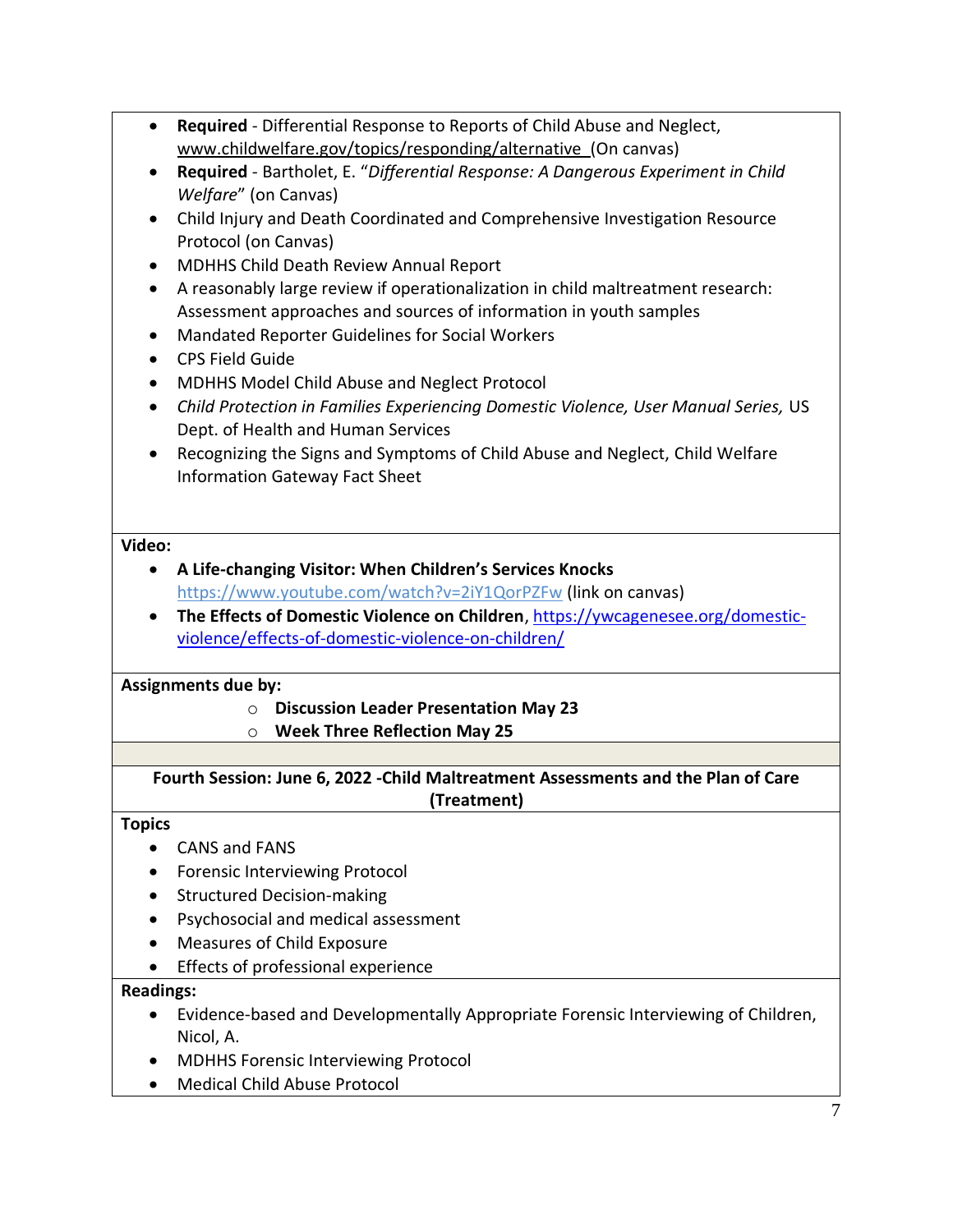**Assignments due by:** 

- o Discussion Leaders Presentations June 6
- o Week Four Reflection June 8

#### **Fifth Session: Last Session June 13, 2022 - Child Maltreatment Consequences and Prevention Initiatives**

**Topics:**

- Using assessments to develop the plan of care
- How long should the system keep families under surveillance?
- A public health approach to child maltreatment
- Sustaining progress in preventing child maltreatment

#### **Readings:**

- *Can traumatic stress alter the brain?* Carrion, V.G., Wong, S.S.,
- *Understanding the implications of early trauma on brain development and learning*. Journal of Adolescent Health. 2015;51 (Supp2): S23 – S28. Doi: 10.1016/j.jadohealth.2012.1004.1010

#### **Assignment: Due by**

- Discussion Leader Presentation June 13
- Child Welfare Analysis & Advocacy Application June 13
- Week 5 Reflection June 15
- Course Evaluation due by end of semester June 18

#### c. Grading and Assignments

## **Coursework and Assignments**

This course uses Canvas as a resource for all course readings as well as for detailed explanations of assignments and instructions for the submission of assignments. Assignment descriptions and readings for each class, as well as grading and class announcements can be found on Canvas. Required reading will be posted to Canvas at least one week prior to the class for which they are required. Please review the site carefully and visit it frequently for updates.

All assignments will be posted on Canvas with a more in-depth explanation and the grading rubric. If you have any questions about an assignment, please feel free to reach out to me with your questions prior to the due date of the assignment.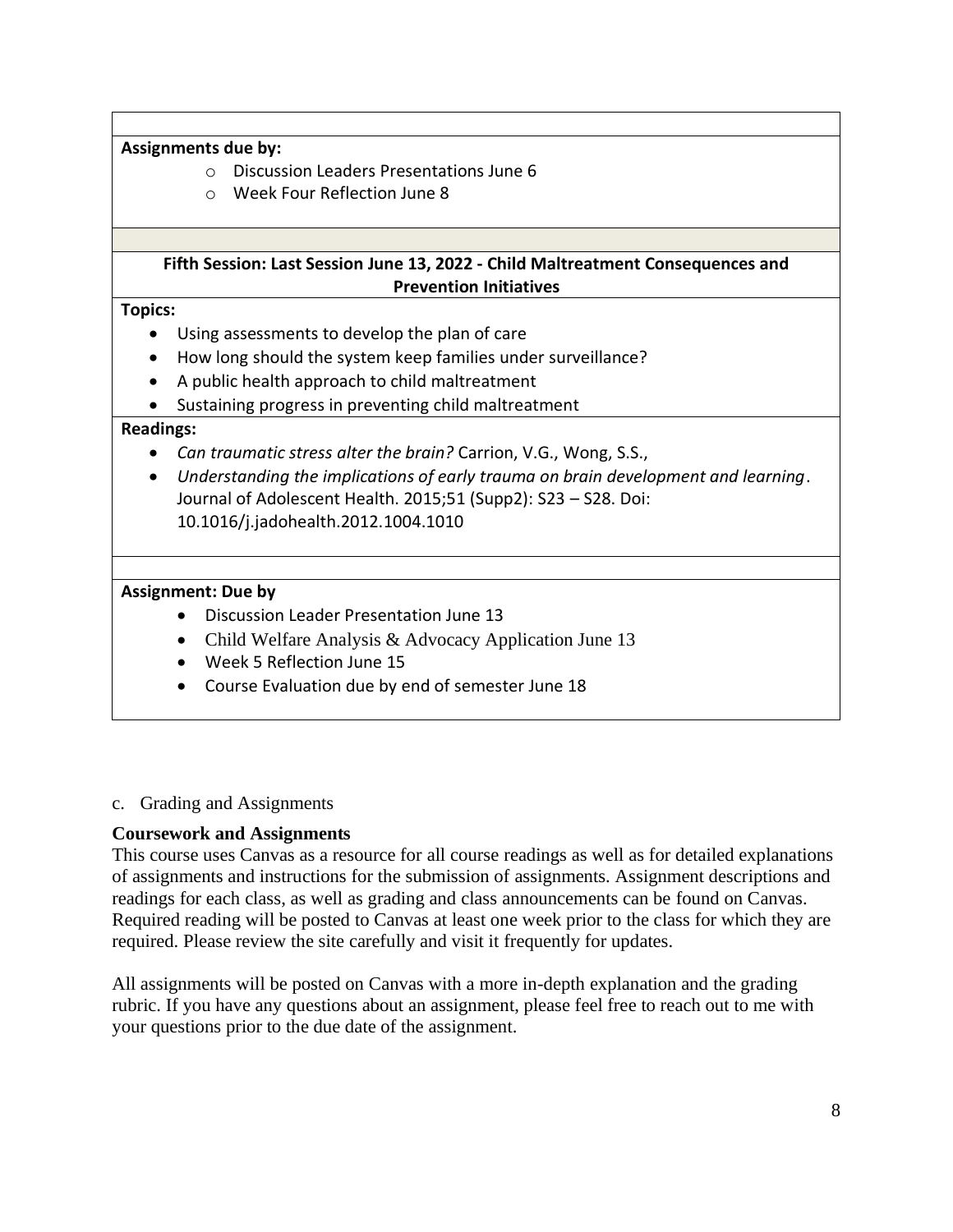| Assignment                                       | Due date                                                                                                                                         | Percent of overall grade |
|--------------------------------------------------|--------------------------------------------------------------------------------------------------------------------------------------------------|--------------------------|
| <b>Discussion Leaders</b>                        | Every week one of four groups<br>will lead a discussion.<br>(May 16, 23 $&$ June 6, 13)<br>Due at 9:00 AM the day you<br>present (Canvas Upload) | 30%                      |
| <b>Weekly Reflections</b>                        | Every Wednesday following<br>class at $11:59 \text{ PM}$<br>(May 11, 18, 25, June 8 & 15)                                                        | 20%                      |
| Child Welfare Analysis<br>& Advocacy Application | June 13, 2022 @ 11:59 PM<br>(Canvas Upload)                                                                                                      | 30%                      |
| Participation and<br>Attendance                  | 5/5 days will earn full credit                                                                                                                   | 20%                      |

**Discussion Leader**: **100 points, due each week for pr-selected students (30% of final grade)(May 16, 23 & June 6, 13)** Due at 9:00 AM the day you present (Canvas Upload) Each meeting, a pre-selected group of students will lead discussion of an assigned topic. A topic leader may develop asynchronous content if that is the student's preference. Details will be posted on canvas. The discussion leader(s) is expected to master one or two of the required readings or related materials and to convey the key points to the class. The discussion leader is also expected to prepare a **short PowerPoint presentation to guide the discussion**. I will evaluate discussion leaders based on their organization and management of the discussion, comprehension of the topic, clarity and balance in their explanation of the topic, and ability to facilitate intellectually stimulating idea exchange among the other students through **questions they will ask the class.** Assignments have been made and are placed in Canvas under this assignment tab.

**Weekly Reflections: 100 points, due weekly on Wednesday following class (20% of final grade) (May 11, 18, 25, June 8 & 15)** Students are required to develop a weekly response (onepage maximum- double space 1 in. margins) about the activities during class (lecture, guest speakers, readings, video's, etc.). This is not a summary (although you should be familiar with the main points/arguments). Please reflect on any takeaways in terms of thoughts, connections, or applications – perhaps to others' interactions, current events, personal experience, or policies/practices in the field?

You are required to end your reflection with **two questions** you would like us to explore/address in class. Post on canvas (in assignment folder) by 11:59 PM on Wednesday.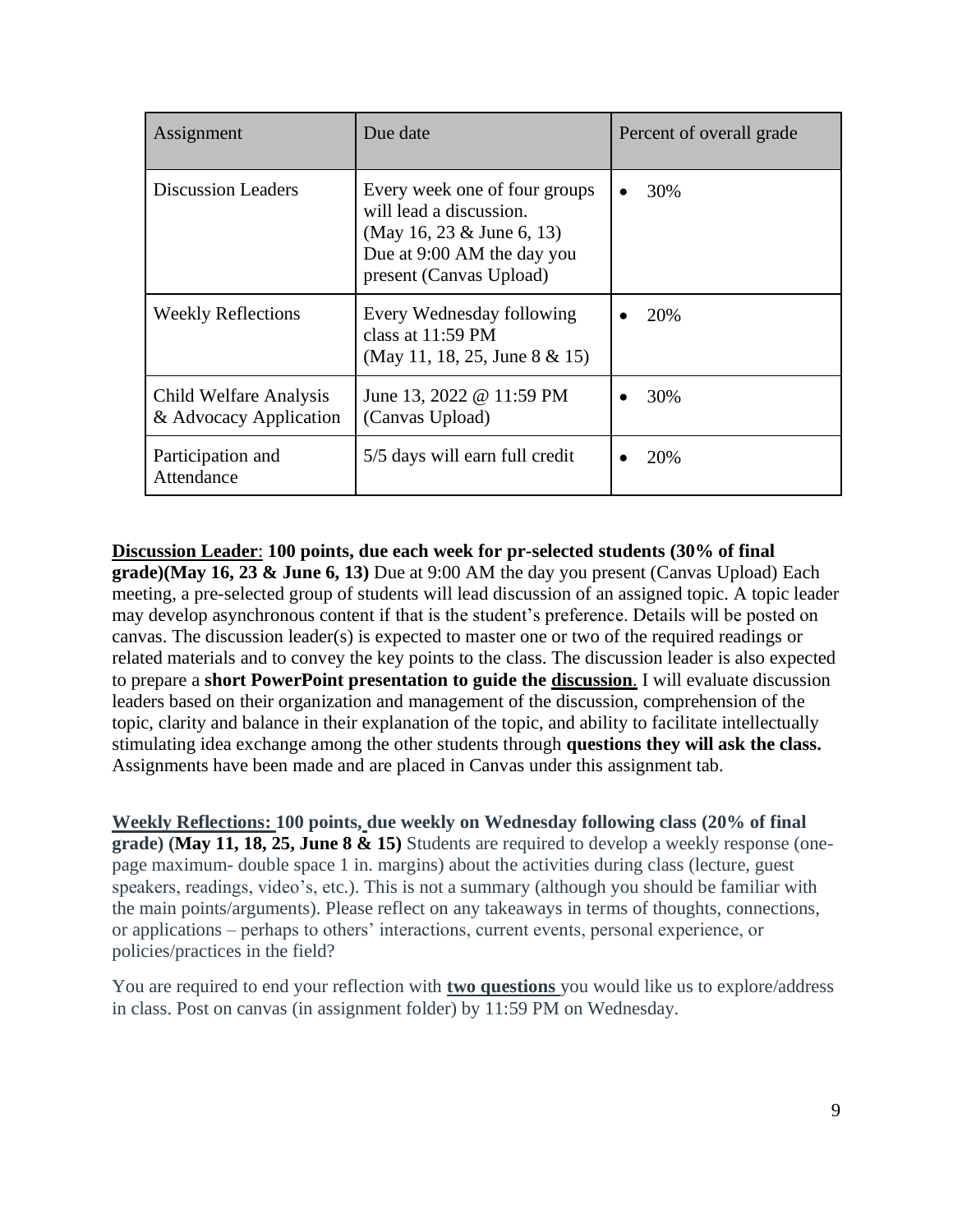## **Child Welfare Analysis & Advocacy Application: 100 points, due June 13 (30% of final grade)**

- 1. For this assignment, please choose only one of the following topics:
	- a. Personal, professional, and societal responses to children at risk for maltreatment.
	- b. Diversity in the child welfare population and skills for working with diverse client populations.
	- c. Client issues and responses to child welfare intervention, including power differentials and involuntariness.
	- d. Theories that explain child maltreatment and their social construction.
	- e. Assessment strategies to be used with children and adults with child welfare issues.
	- f. Interventions employed in the child welfare system and the evidence or lack thereof to support them.
	- g. Evidence-based treatment strategies used with traumatized children.
	- h. Relevant topic of your choice (prior approval needed)
- 2. Identify the scope of the problem
- 3. Consider what you have learned in this course and in your field work/employment. Focus on how to put theory into practice. Analyze your knowledge base to a form of advocacy practice that will be dependent upon your analysis topic area (above). The advocacy strategy you choose should be based upon what makes the most sense for your topic area and recommendations where applicable.
- 4. While preparing your Advocacy Application, please ensure that you focus on practice issues, especially poverty and parental problems in families in the United States, Canada, and Western Europe (if applicable).
- 5. Pick **only one** of the following Advocacy Applications and present your assignment in the format that makes most sense. This will be discussed in more detail during class.
	- a. **Advocacy Letter Writing:** Writing letters to public officials and organizations is a common form of political action for both clients and social workers. Clients telling their personal stories put a "face" on a problem. Social workers and other professionals attempt to influence social problems by not only telling their client's stories but also by adding "facts and figures" about the problem or issue.
		- i. Prepare a letter to an Administrator, Executive or "official" regarding your chosen child welfare issue. You are not required to send the letter; however, it must demonstrate the appropriate format and content. In the letter, explain your stance of the issue and why it is important to either change or maintain the current child welfare system. Your letter should include reference to national and international comparison, facts and figures regarding your chosen topic.
		- ii. This letter should be no more than two pages, single spaced.
		- iii. Attach a reference list of your resources in APA style. Ensure your letter is wellorganized and written with excellent grammar and spelling as if you were going to send or present it.
	- b. **Infographic: "Infographics have an emotional power because they can show you an idea — or a relationship, or how something works — very quickly.** People respond to that. A persuasive infographic surprises the viewer. It moves them in some way and makes them want to keep looking at it or show it to other people (Ovans, 2014)." Review (Ovans, 2014) to further understand the importance and power infographics: <https://hbr.org/2014/04/what-makes-the-best-infographics-so-convincing>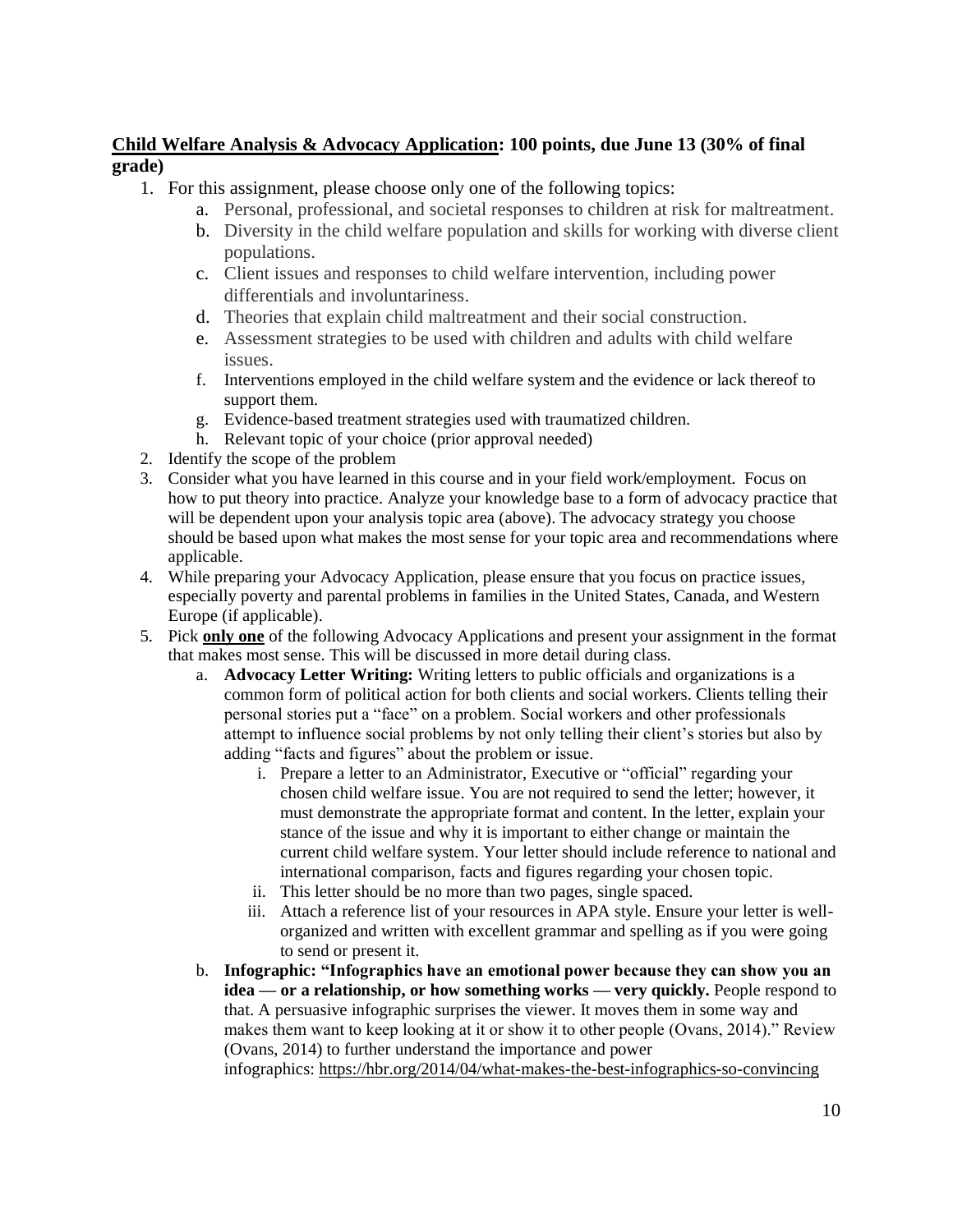- i. For this assignment you will create a one-page infographic on the child welfare topic you chose above. Many students have used Canva in the past for this assignment; however, you can also use any software that you feel most comfortable using. You will not be graded per say on your graphic design skills but on your ability to convey the importance of your issue.
	- 1. It is clear to the viewer what you're advocating for?
	- 2. Does your infographic share important statistics or information that is relevant to your child welfare issue?
	- 3. Would the viewer be able to interpret the importance of the issue at hand (i.e. is language persuasive and relates to social work values and ethics)?
- c. **Mock Testimony):** A succinct testimony provides information about the scope of the issue, attempts to modify the child welfare system and alternative to what is already being done nationally and internationally.
	- i. Introduction: Who you are and why you are there to testify. Explain to people why they should pay attention.
	- ii. Summarize your main points: A succinct presentation of the main points that provides information about the scope of the issue and past attempts to change the child welfare system.
	- iii. Describe your Recommendations: Persuasively present your selected recommendation/solution and provide supporting evidence on why it's the most desirable.
	- iv. Social Work Practice Implications: Using the NASW Code of Ethics, identify what social work values are embedded in this recommendation and what are the implications for social work practice.
	- v. Wrap Up: Succinctly summarize the main points of your presentation.

#### d. **Attendance and class participation 100 points (20 points per class), required every week for full credit (20% of final grade)**

**Attendance** is expected at each synchronous class and any asynchronous activities that you may be assigned and is extremely important because the discussions that occur in class cannot easily be replicated outside of the classroom from simply reading the assigned materials. Participation in class discussions, in class exercises, and small group discussions is expected and will contribute to your final grade. Participation means grounding your comments and analysis in the readings and other class materials – not simply offering your general opinion on a topic. If you experience difficulties in participating in discussions for technological, linguistic, cultural, or other reasons, please meet with me to explore ways in which you can become an active participant in class. If you need to miss a class, please email me at **smonica@umich.edu** to let me know you will be missing a class. We can discuss what needs to be done to make up for the missed class. Please refer to the [Policy on Class Attendance](https://ssw.umich.edu/msw-student-guide/section/1.09.00/17/policy-on-class-attendance) found in the MSW Student Guide.

#### e. Grading

Final grades are based on 100 percentage points. Letter grades are assigned to point totals according to the following scale: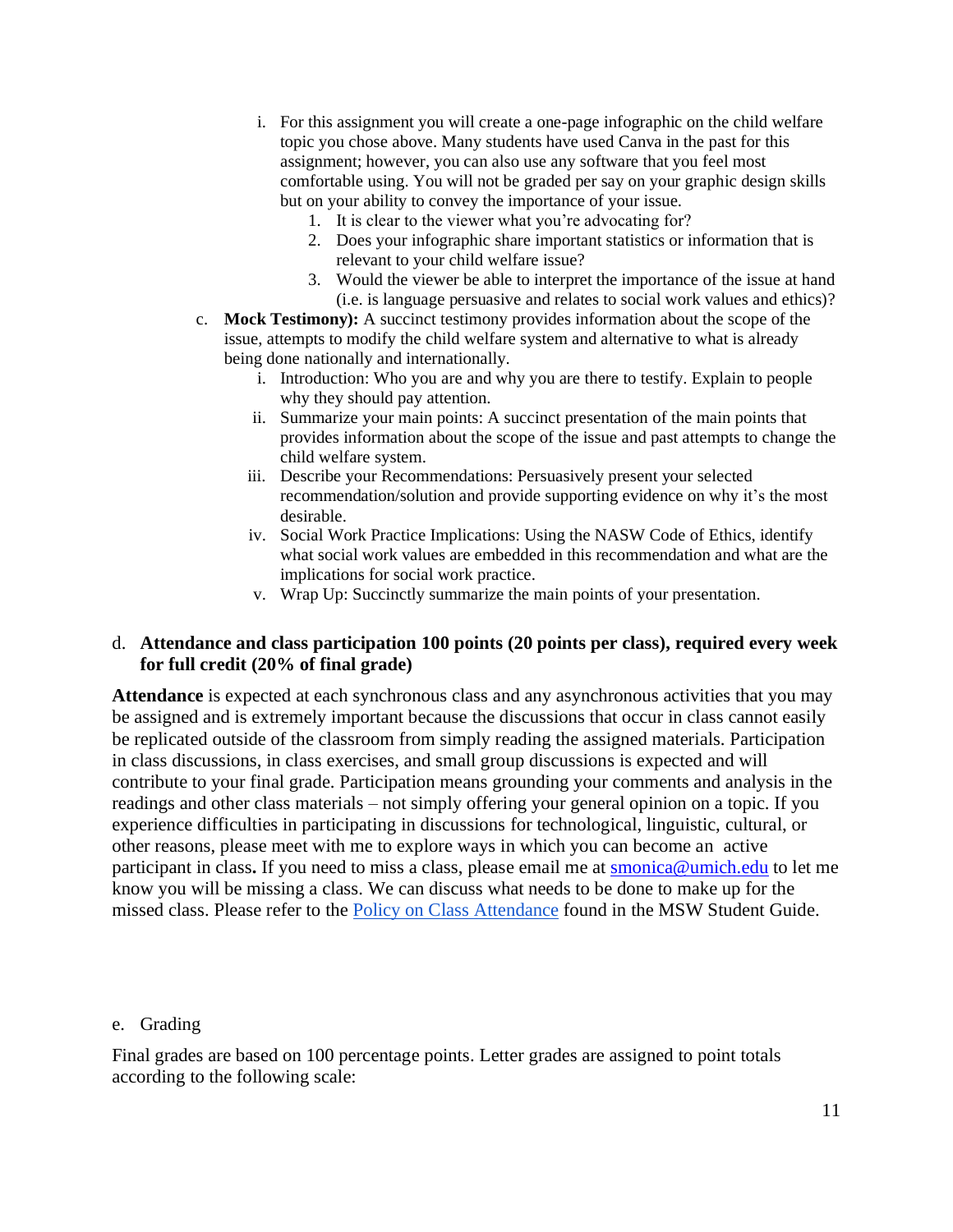| <b>Assessment Classification</b>    | Range    | Grade | <b>Grade Point</b> |
|-------------------------------------|----------|-------|--------------------|
| <b>Excellent Work</b>               | 94-100   | A     | 4.0                |
| (above course expectations)         | 91-93    | А-    | 3.7                |
| Good Work                           | 89-90    | B+    | 3.3                |
| (meets course expectations)         | 84-87    | B     | 3.0                |
|                                     | 81-83    | B-    | 2.7                |
| Poor Work                           | 78-80    | C+    | 2.3                |
| (meets minimal course expectations) | 74-77    | С     | 2.0                |
|                                     | 71-73    | $C-$  | 1.7                |
| <b>Failing Work</b>                 | $0 - 70$ | F     | 0.0                |

The criteria for each grade are as follows:

- A Mastery of subject content, demonstration of critical analysis, creativity and/or complexity in completion of the assignment. The difference between A+, A, and A- is based on the degree to which these skills are demonstrated.
- B+ Mastery of subject content beyond expected competency, but has not demonstrated additional critical analysis, creativity, or complexity in the completion of the assignment.
- B Mastery of subject content at level of expected competency meets course expectations

Four Notes on Grading:

- 1. Class attendance and class participation are essential for this course. Therefore; you are expected to attend, to be prepared, and to make reasonable contributions. It is your responsibility to get materials, handouts, or class notes from one of your classmates if you are unable to attend a class.
- 2. It is best not to assume you will receive an "A" in this course. I grade on a relative, not absolute, grading scale. Since virtually all of you were "A" students as undergraduates there will be a natural and necessary redistribution at the graduate level.
- 3. In general, I do accept challenges to grades. However, challenges must be in writing (not verbal); must be specific; and must be based on substantive arguments (or mathematical errors) not on nebulous references to "fairness." I reserve the right to re-read, and re-grade, the work in its entirety in the case of a challenge. The grade may be adjusted upwards or downwards.
- 4. Here are some reference links regarding grading: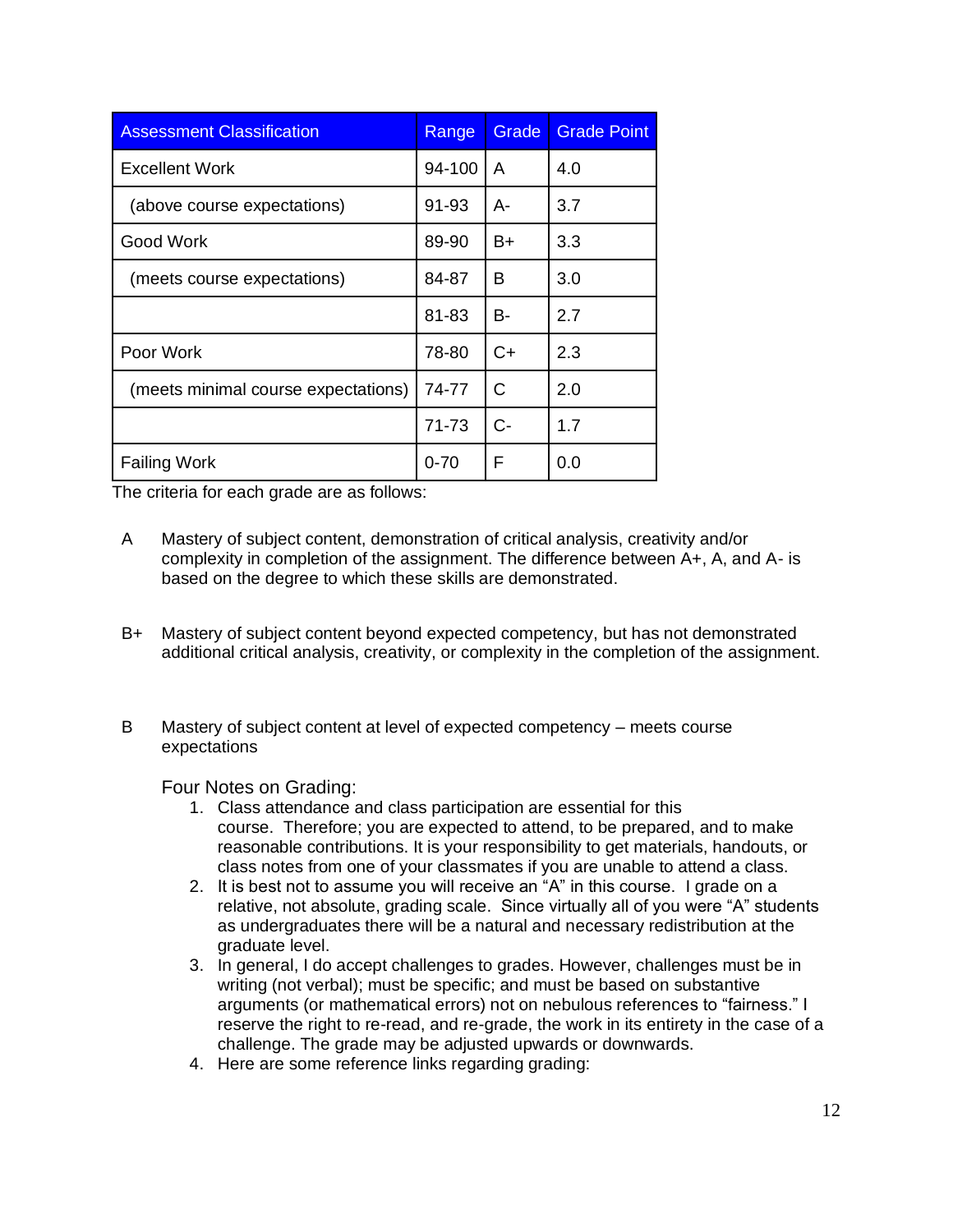- o [Grades in Academic Courses and in Field Instruction](https://ssw.umich.edu/msw-student-guide/section/1.07.00/14/grades-in-academic-courses-and-in-field-instruction)
- o [Student Grievance procedures](https://ssw.umich.edu/my-ssw/msw-forms/grievance-process)
- o [CRLT Testing](http://crlt.umich.edu/testing_and_grading) and Grading

General Expectations for Written Work. Written work will be evaluated in relation to how well it addresses the topic and the clarity of the presentation. It is important to follow assignment instructions carefully. Please edit your work. If possible have someone proofread for you. Spell checkers and grammar checkers are useful, but not as reliable as a human reader. Please note I do grade on the quality of the writing. Clear writing is generally aligned with clear thinking.

#### **Due Dates**

Due dates will be posted on Canvas. All assignments must be submitted to the appropriate folder on Canvas by the posted deadline. Exceptions to the due dates will require prior permission. I understand that it can be challenging to complete coursework while working and attending class from home, where you may be immersed in additional responsibilities. I have spread the required assignment throughout the semester in order to avoid a large final assignment. Because each assignment really does have an impact on your grade, please do let me know if you foresee a problem with a due date.

Social work students can receive individual writing assistance from Betsy Williams, Writing Skills and Study Skills Coordinator, through the UM SSW Career Services office. Students may schedule an appointment and bring a draft of their paper (at any stage) along with the text of the assignment and any questions or concerns they may have. Email ssw-cso@umich.edu or call 734-763-6259.

I may re-evaluate the submitted work, and/or I may ask you to complete additional work in order to bring the work up to standard in order to adjust your grade.

Please consult the MSW Student Guide policies on Grades in Academic Courses and in Field [Instruction](http://ssw.umich.edu/msw-student-guide/chapter/1.08/grades-in-academic-courses-and-in-field-instruction) as well as [Student Grievance procedures](http://ssw.umich.edu/msw-student-guide/chapter/1.18/student-grievances) and the [policy for grading in special](https://ssw.umich.edu/msw-student-guide/section/1.08.01/15/grades-for-special-circumstances)  [circumstances](https://ssw.umich.edu/msw-student-guide/section/1.08.01/15/grades-for-special-circumstances) can be referenced using these links.

#### f. Class Recording and Course Materials

*Audio and video recording of in-class lectures and discussions is prohibited without my advance written permission. Students with an approved accommodation from the Office of Services for Students with Disabilities permitting the recording of class meetings must present documentation to me in advance of any recording being done. If permission is granted, the audio and/or video recording is to be used only for the student's personal instructional use. Such recordings are not intended for a wider public audience, such as postings to the internet, social media or sharing with others.*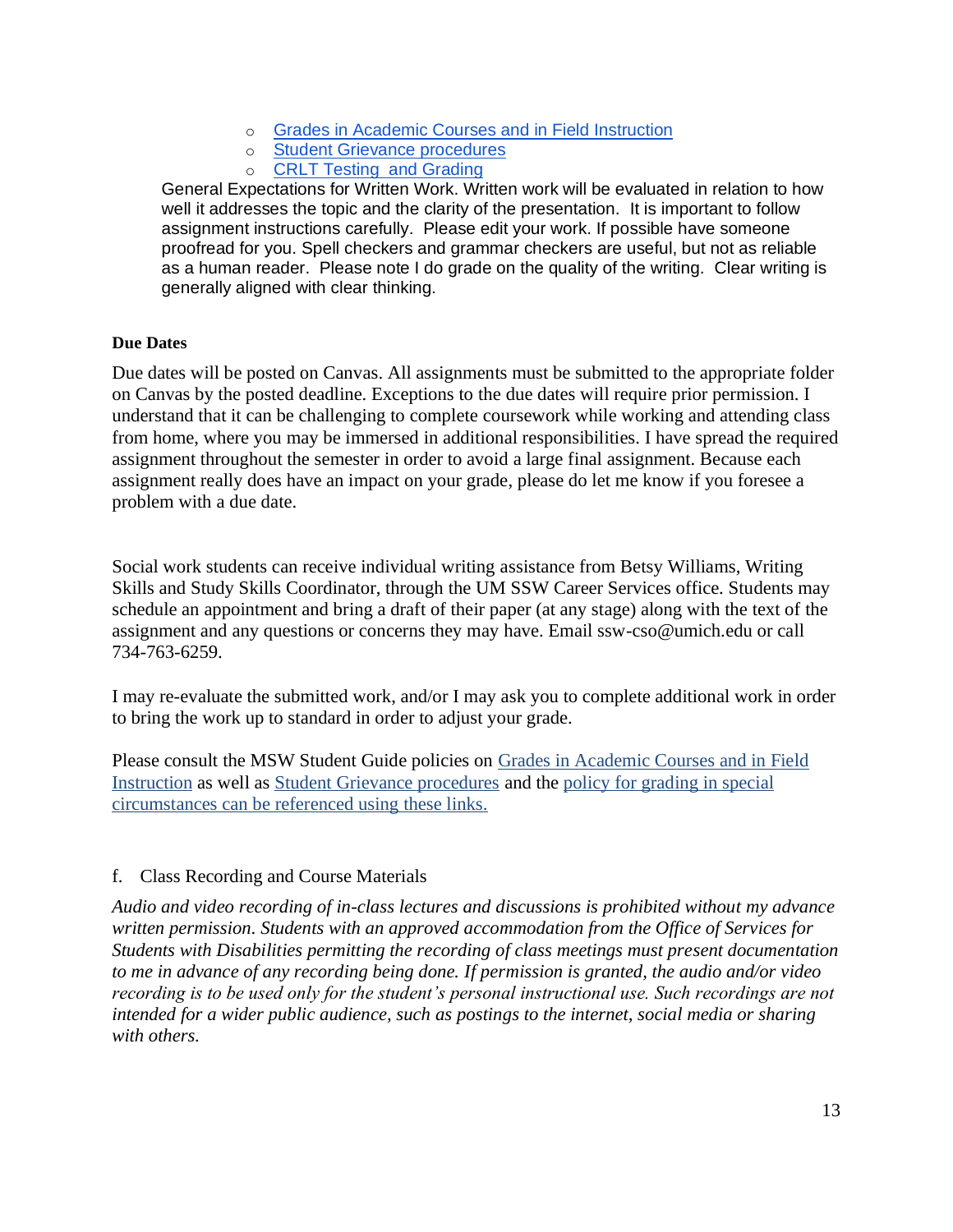*Even when permission to record has been given, I reserve the right to disallow recording for a portion of any class time where privacy is a special concern. Due to the sensitive nature of the topics we will be discussing, there will be several times when a recording in process will be stopped and where I will require any students who are recording to cease recording so that we may have an open and honest discussion.*

*When I choose to record a class, I will decide which classes, if any, are recorded, what portion of each class is recorded, and whether a recording is made available on Canvas. On days when classes are recorded, students will be notified a recording is occurring. Class recordings and course materials may not be reproduced, sold, published or distributed to others, in whole or in part, without the written consent of the instructor.* . Additional information on class recordings can be found the [Recording and Privacy Concerns FAQ:](https://safecomputing.umich.edu/be-aware/privacy/privacy-u-m/videoconferencing/recording-privacy-concerns-faq)

#### **Class Discourse**

Discussion of child welfare, child abuse and neglect can be an emotional topic and could serve to trigger painful memories or create anxiety in students due to any number of factors. Discussion of child maltreatment necessarily involves risk, divergent points of view and conflict. It is imperative to respect differences in perspective and seek to understand those differences. While my goal is to ensure that the classroom is a safe learning space, discussion, and the growth and learning that arises from it, can sometimes be uncomfortable or invoke an emotional reaction to the topic being discussed. I hope that all students work with me to create and foster a learning environment that promotes social justice, inclusion, equity and thoughtful coverage of the subject matter.

This is an opportunity for all of us to engage in professional discourse and to broaden our mutual development of cultural humility. We will examine how the structure of current programs and policies designed to prevent or to address child maltreatment have evolved from and still reflect biases and negative beliefs about various populations or social identity groups. Disagreements are expected and are welcomed as long as we respect diverse opinions and one another and refrain from attacking or insulting others. For some topics, I will structure a formal debate format in order that multiple sides of an issue are clearly heard and rebutted. I may also ask you to take the opposite side of an issue from what you might normally prefer. This is to help you expand your thinking about the topic, solidify your point of view and help you understand what the opposition to a position you may wish to take may be thinking, thus the better prepared you are to address that opposition.

I believe that all of us are learning together, and as such, I will ask many questions of you in class. Through dialog and careful consideration of issues, you will learn how to create, evaluate and analyze the child welfare system in simple and complex forms, and to think carefully about the issues at hand. I ask questions to prompt thinking, to provoke reaction and to help you hone your point of view. Remain open to evidence presented, which may conflict with your own personal viewpoints and perspectives. I expect you to be engaged in the course material and contributing questions and comments in class discussions. Your class participation score is not solely dependent upon how frequently you speak in class, rather on the quality of your participation, your attention to the subject matter and your willingness to engage with the subject matter.

#### **Protect confidentiality**